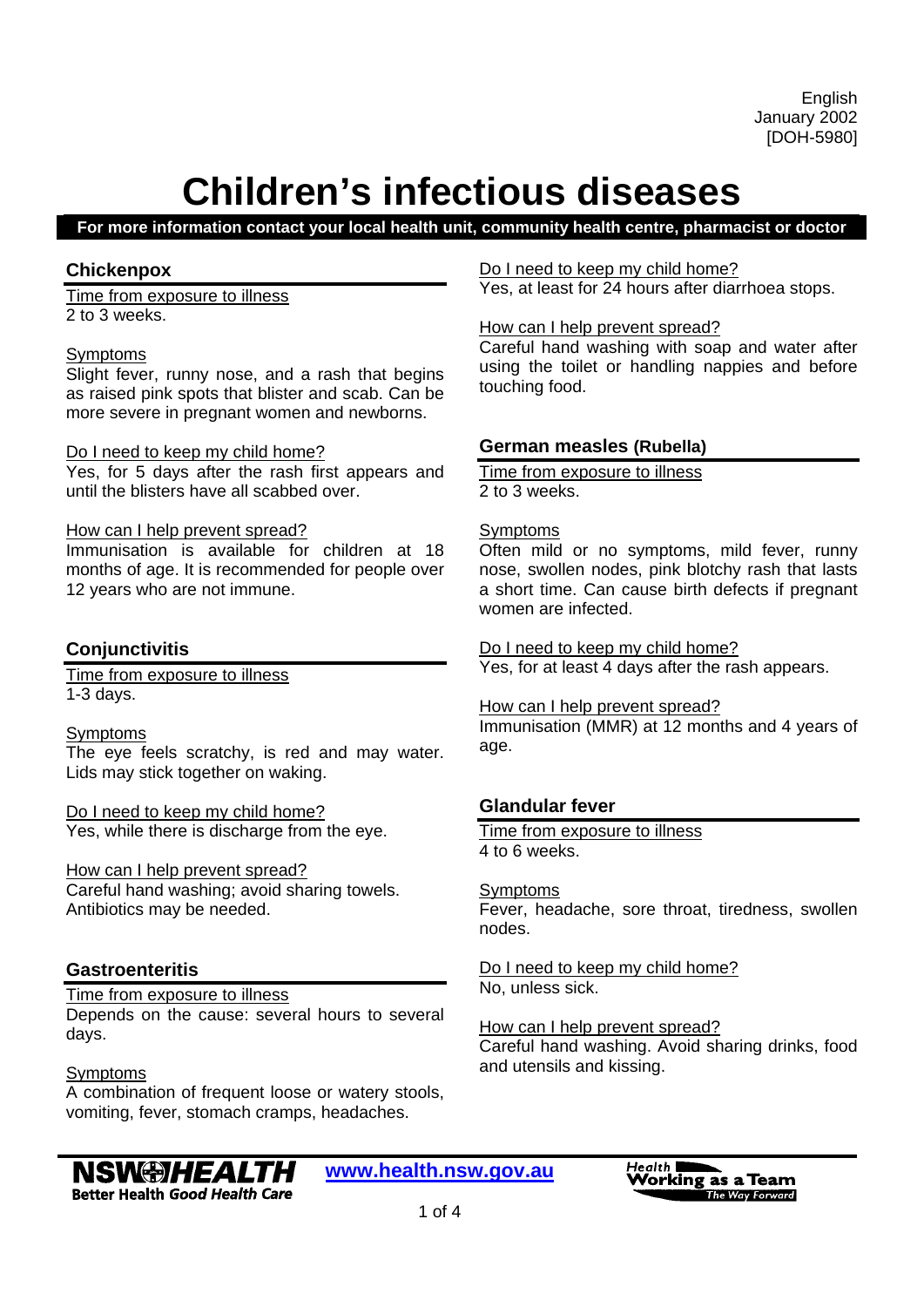# **Hand, foot and mouth disease**

Time from exposure to illness 3 to 7 days.

#### **Symptoms**

Mild illness, perhaps with a fever, blisters around the mouth, on the hands and feet, and perhaps the nappy area.

#### Do I need to keep my child home? Yes, until the blisters have dried.

#### How can I help prevent spread?

Careful hand washing especially after wiping noses, using the toilet and changing nappies.

# **Head lice**

Time from infestation to eggs hatching Usually 5 to 7 days.

#### **Symptoms**

Itchy scalp, white specks stuck near the base of the hairs, lice may be found on the scalp.

Do I need to keep my child home? No, as long as head lice treatment is ongoing.

How can I help prevent spread?

Family, friends and classroom contacts should be examined and treated if infested.

# **Hepatitis A**

Time from exposure to illness About 2 to 6 weeks.

#### **Symptoms**

Often none in small children; sudden fever, loss of appetite, nausea, vomiting, jaundice (yellowing of skin and eyes), dark urine, pale stools.

#### Do I need to keep my child home?

Yes, for 2 weeks after first symptoms or 1 week after onset of jaundice.

## How can I help prevent spread?

Careful hand washing; close contacts may need to have an injection of immunoglobulin; immunisation recommended for some people.

## **Impetigo (school sores)**

Time from exposure to illness 1 to 3 days.

# **Symptoms**

Small red spots change into blisters that fill with pus and become crusted; usually on the face, hands or scalp.

#### Do I need to keep my child home?

Yes, until treatment starts. Sores should be covered with a watertight dressing

How can I help prevent spread? Careful hand washing.

# **Influenza**

Time from exposure to illness 1 to 3 days.

# **Symptoms**

Sudden onset of fever, runny nose, sore throat, cough, muscle and headaches.

Do I need to keep my child home? Yes, until they feel better.

#### How can I help prevent spread?

Immunisation is especially recommended for the elderly and people with underlying medical conditions.

# **Measles**

#### Time from exposure to illness:

About 10 to 12 days until first symptoms, and 14 days until the rash develops.

#### Symptoms

Fever, tiredness, runny nose, cough and sore red eyes for a few days followed by a red blotchy rash that starts on the face and spreads down the body and lasts 4 to 7 days.

Do I need to keep my child home?

Yes, for at least 4 days after the rash appears.

#### How can I help prevent spread?

Immunisation (MMR) at 12 months and 4 years. Contacts who are not immune may be excluded from school for 14 days.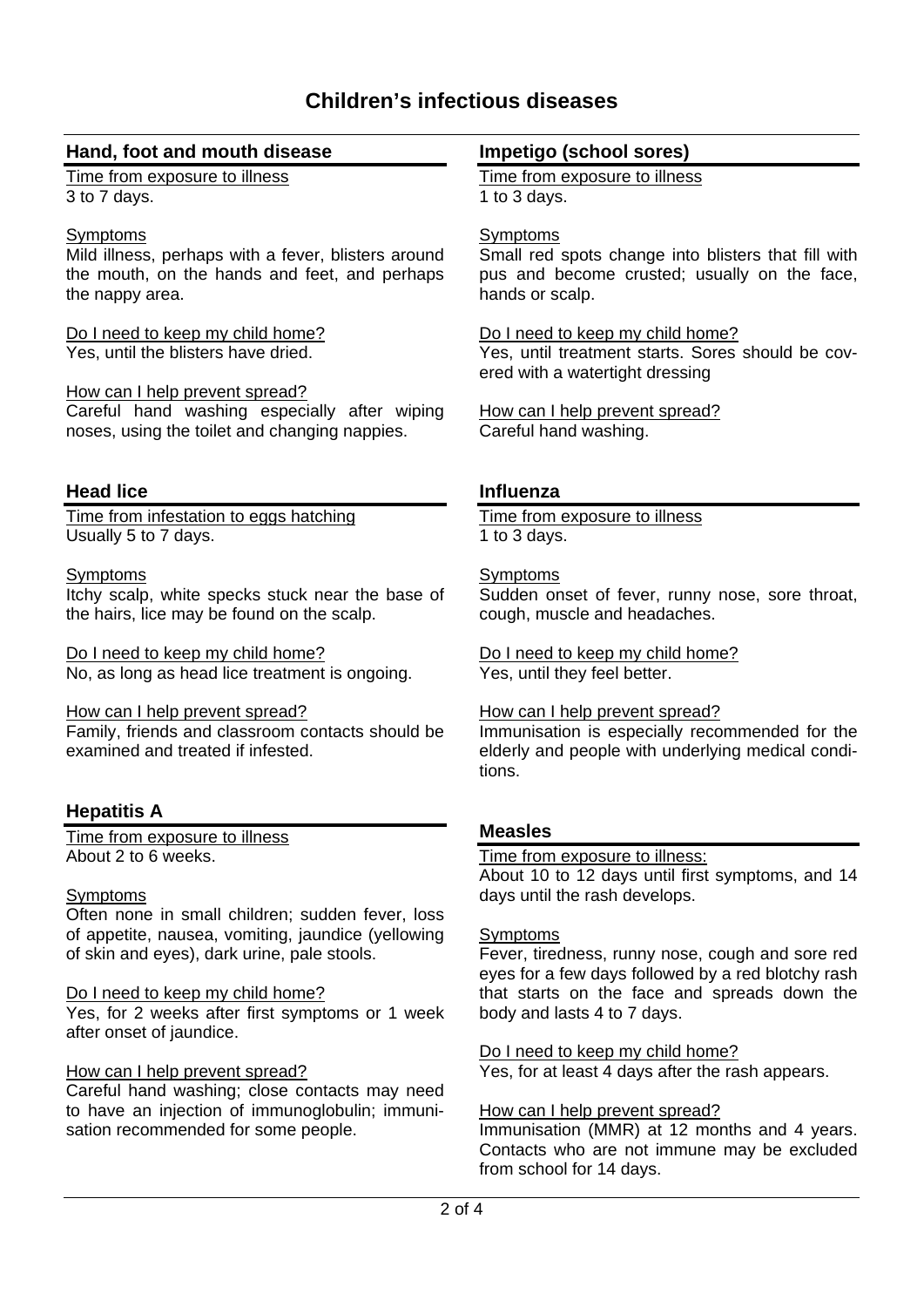# **Meningococcal disease**

Time from exposure to illness 2 to 10 days.

# **Symptoms**

Sudden onset of fever and a combination of headache, neck stiffness, nausea, vomiting, drowsiness or rash.

#### Do I need to keep my child home?

Seek medical help immediately. Patient will need hospital treatment.

#### How can I help prevent spread?

Close contacts may need to take a special antibiotic and should see their doctor urgently if symptoms develop. A vaccination against one strain of meningococcal disease is given to all children at 12 months of age.

# **Mumps**

Time from exposure to illness 14 to 25 days.

Symptoms Fever, swollen and tender glands around the jaw.

Do I need to keep my child home? Yes, for 9 days after onset of swelling.

#### How can I help prevent spread?

Immunisation (MMR) at 12 months and 4 years of age.

# **Ringworm**

Time from exposure to illness Varies (may be several days).

Symptoms Small scaly patch on the skin surrounded by a pink ring.

Do I need to keep my child home? Yes, until the day after treatment has begun.

How can I help prevent spread? Careful hand washing.

#### **Scabies**

Time from exposure to illness New infections: 2 to 6 weeks Reinfections: 1 to 4 days.

#### Symptoms

Itchy skin, worse at night. Worse around wrists, armpits, buttocks, groin and between fingers and toes.

Do I need to keep my child home? Yes, until the day after treatment has begun.

#### How can I help prevent spread?

Close contacts should be examined for infestation and treated if necessary. Wash linen, towels and clothing worn in the past 2 days in hot water and detergent.

# **Scarlet fever**

Time from exposure to illness 1 to 3 days.

#### **Symptoms**

Sudden onset sore throat, high fever and vomiting, followed by a rash in 12 to 36 hours.

#### Do I need to keep my child home?

Yes, until at least 24 hours of treatment has begun and the child is feeling better.

#### How can I help prevent spread?

Careful hand washing. Sick contacts should see their doctor.